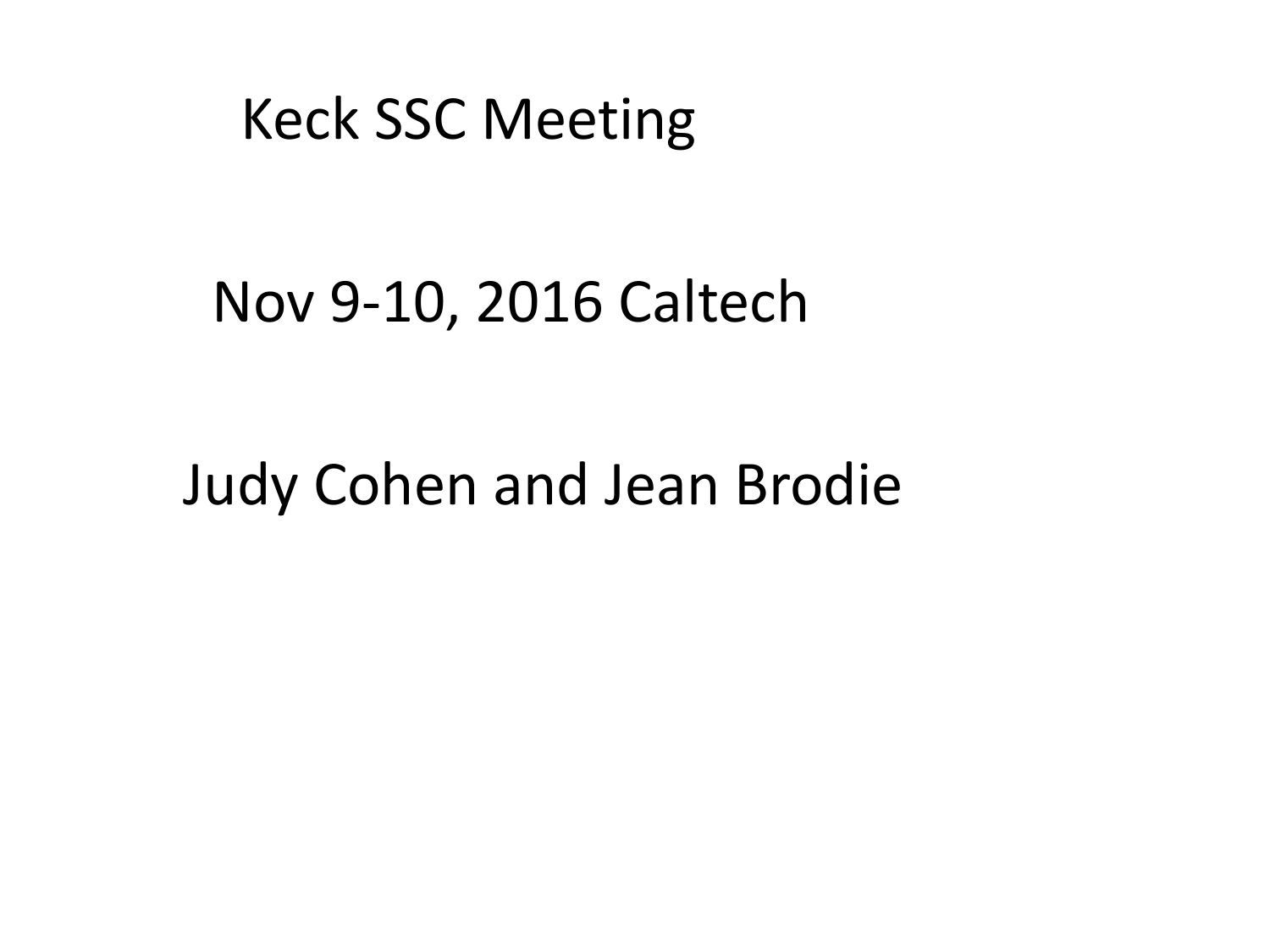We welcome Jean Brodie (UCSC) to her first meeting as UC Co-Chair of the Keck SSC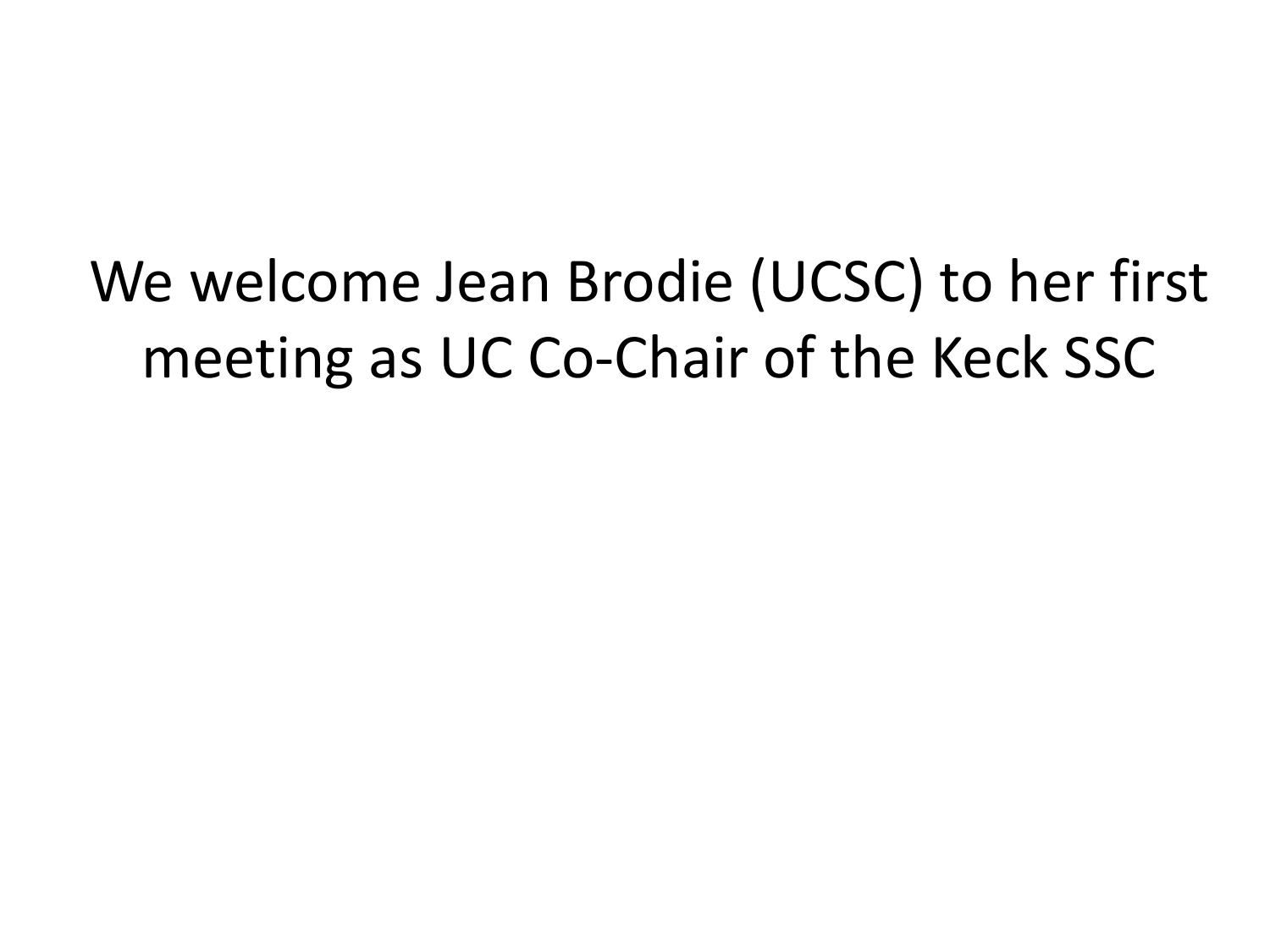# Observatory Report (1)

- MOSFIRE accident
	- Internal & external reviews completed
	- $-$  Accident due to TCSU problem with rotator control, thereby likely inducing severe resonance in the instrument
	- $-$  Technical and management failures led to the incident.
	- TCSU will not be used until it is tested more thoroughly, reverting to original system for now.
	- $-12/1$ : External review of Keck work culture and practices
- MOSFIRE has been opened & inspection underway - Collimator assembly has visible damage
- PSF-R (PSF reconstruction) facility system design review completed, on-sky science verification in November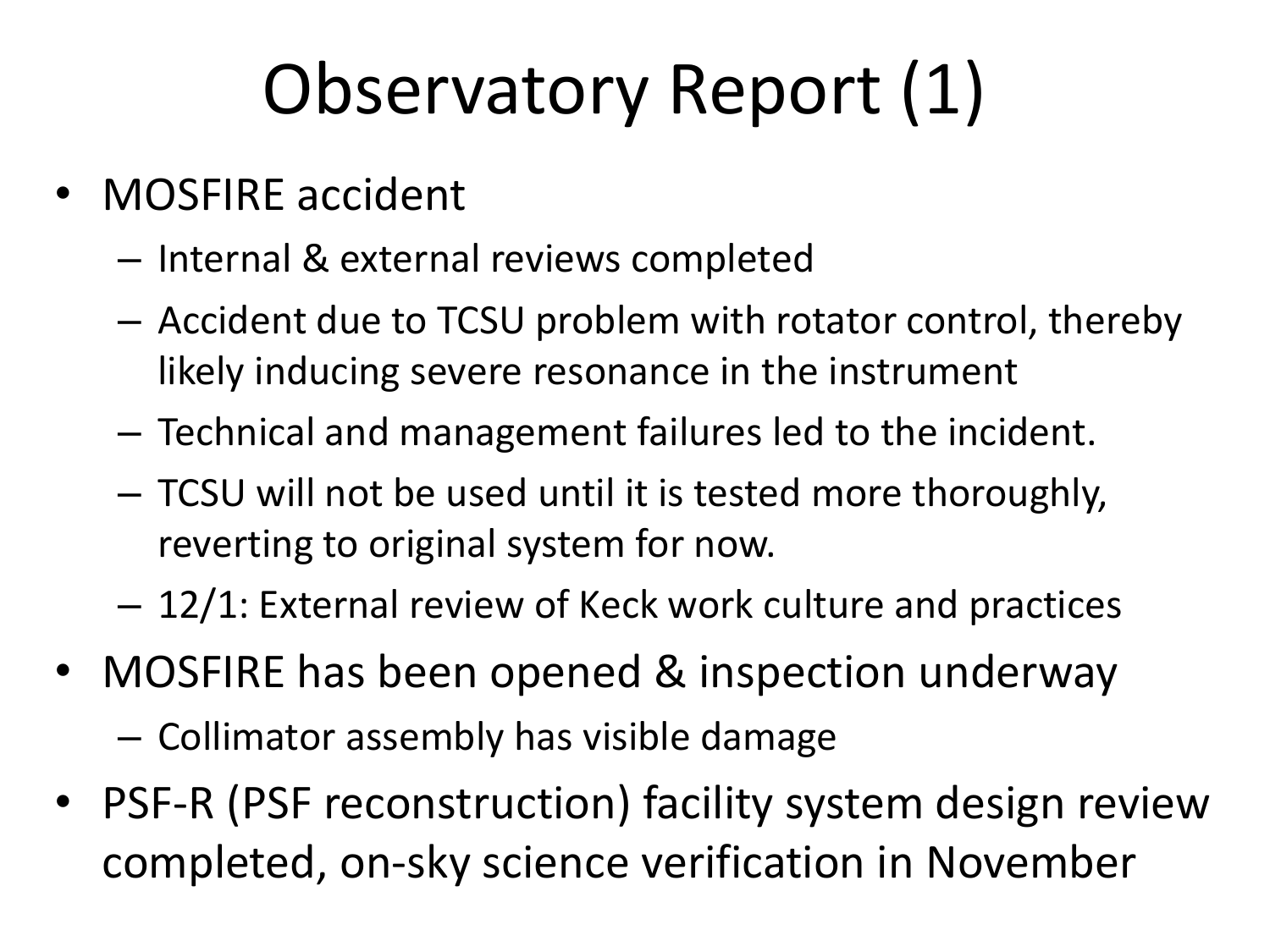# Observatory Report (2)

- K1 Deployable Tertiary
	- Fabrication completed, I&T underway
	- Commissioning planned in July 2017
	- Shared risk likely in 2018A
- KCWI-B
	- $-$  Passed pre-ship review, to ship by early January
	- $-$  Commissioning in Spring 2017, shared risk likely in 2018A
	- KCWI-Red replan underway, work to start in 2017
- Keck Planetary Strategic Plan nearly complete  $-$  Immediate audience is NASA Planetary Division
- WMKO is actively engaged in Maunakea issues, outreach to local & state govt, and community groups.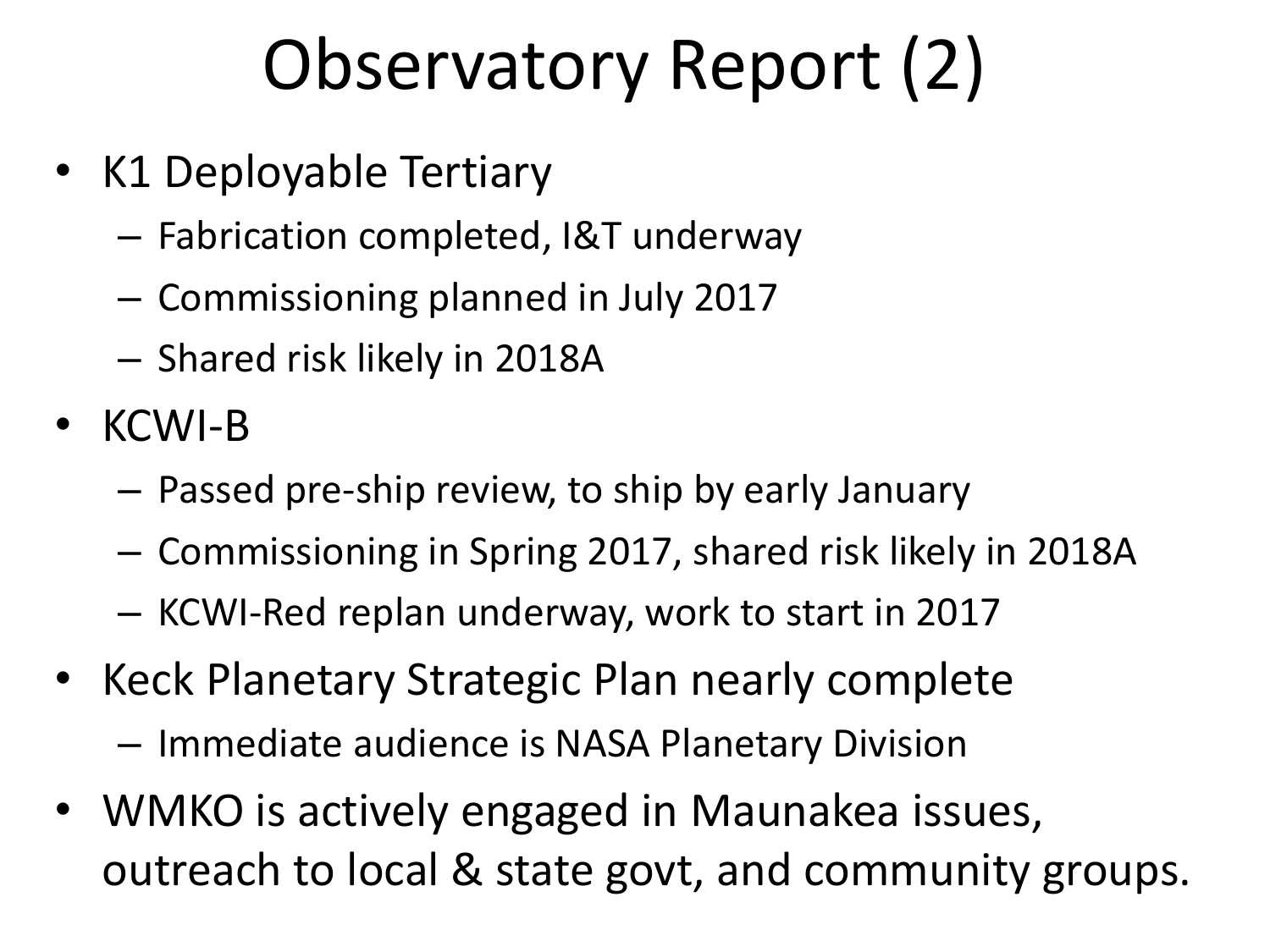# Observatory Report (3)

- Observatory instrument commissioning schedule constrained by heavy workload
- NIRES installation in summer/fall 2017
- NIRSPEC upgrade delayed until late 2017
- New segment warping algorithm + PCS upgrade improves image quality by 15%.
- Primary mirror segment repair
	- $-$  Starts in November, ramping up to full in 2017 (27 segments)
	- Completion in late 2019
- New Support Astronomer, Observing assistant, internal project manager have been hired.
- New Instrument Program Manager & new Communication Director being recruited.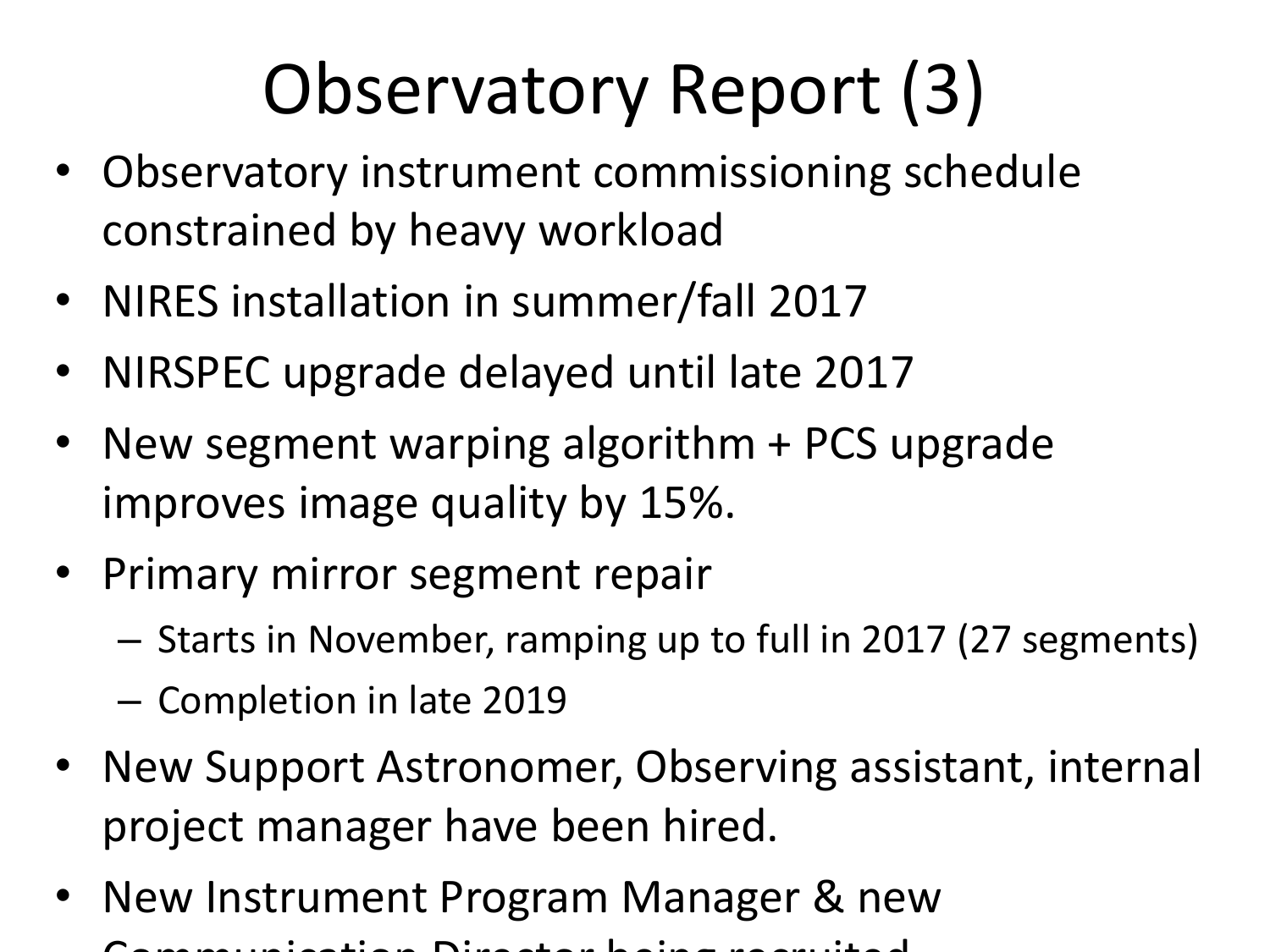## **MOSFIRE** Images

- Accident occurred 2016 Sep 14 during TCS upgrade testing which resulted in violent oscillation for  $\sim$ 120 sec
- After accident MOSFIRE showed poor image quality which depended on orientation
- Most likely a collimator lens became dislodged
- Inspection and diagnosis is ongoing.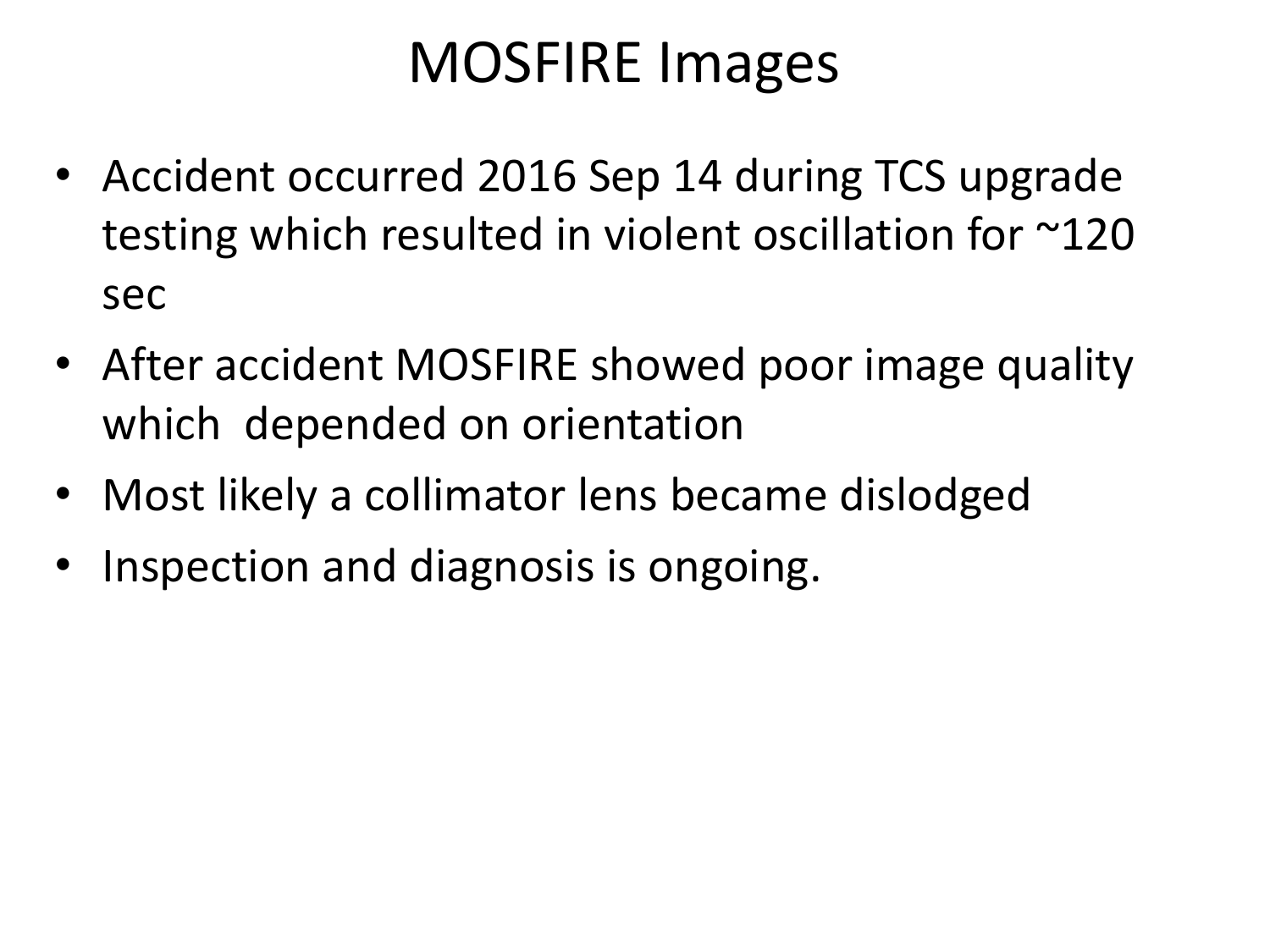## Summit Inspection Results

- MOSFIRE opened on 2016 Nov 7, showing abrasions on one collimator lens and loose material on another
- Ongoing inspections
	- Collimator barrel examined, no damage found
	- Inspect other optics, slit mechanism for damage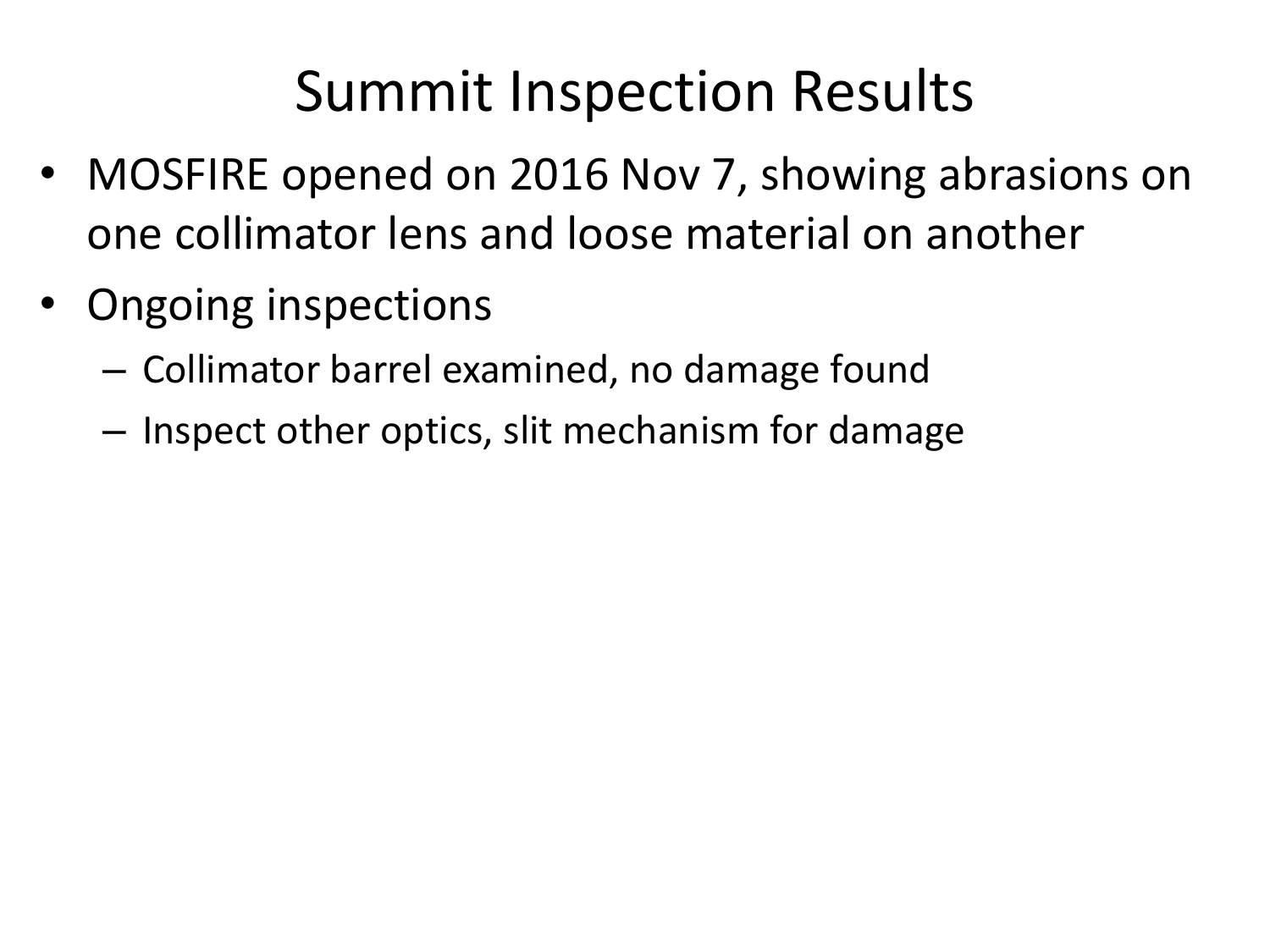## Management Actions

- Management fully committed to addressing the failure & underlying issues - 3 part investigation, 2 parts completed
	- 1. Detailed internal incident report: done Oct 3
	- 2. External incident review panel review: completed Oct 18
	- 3. External review of WMKO work culture & practices: planned Dec 1
	- WMKO Director will report on recommendations at February SSC
- Top level initial finding:
	- Testing was conducted remotely without sufficient safeguards.
	- $-$  Related incidents over the past 2 years
	- Collective responsibility of both WMKO management & the TCSU team
- Incorrect assumptions made by the TCSU team include:
	- TCSU's rotator servo control development was considered complete
	- $-$  Previous rotator subsystems had worked with existing DCS, and they assumed no further analysis needed for TCSU rotator testing T
- Immediate change is to revert to original DCS. TCSU will be reintroduced incrementally as modes are re-qualified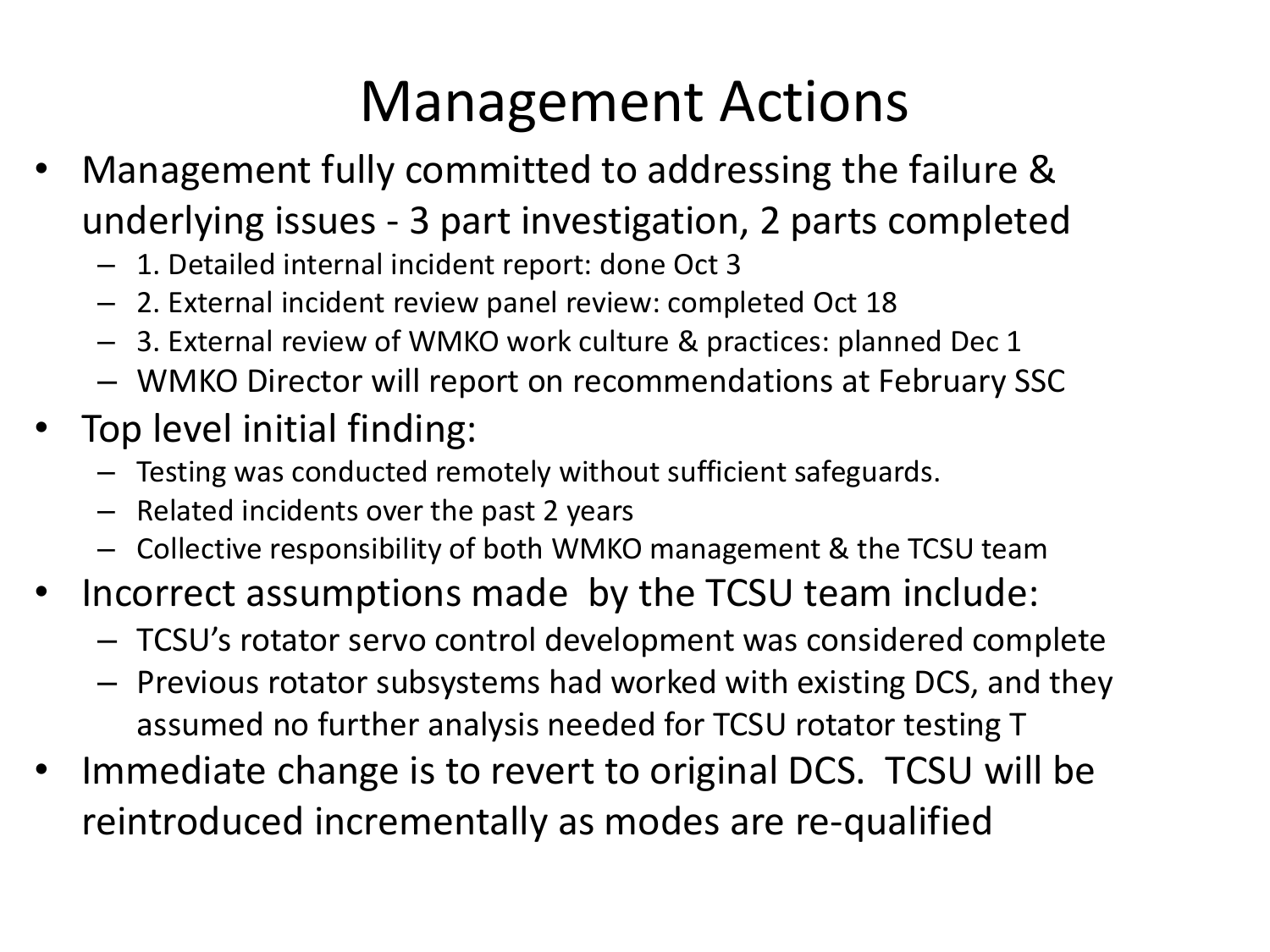## KCWI Status: KCWI-B

- Pre-ship review held and passed Oct 4-5.
- Essentially all requirements met:
	- Spectral resolution as predicted: R=20,000 at highest
	- $-$  Efficiency is close to or exceeds requirements for low and medium resolution; BH3 grating is particularly low. New (no charge) BH3 to be installed during commissioning.
	- $-$  Contrast and sky subtraction requirements met
- Conducting ~2 months more work before shipment:
	- $-$  Effort level is 2 FTE integrated over team
	- $-$  Exercise mechanisms to improve reliability
	- $-$  Replace structural beam in cart
	- $-$  Install new BH1 grating, calibrate all end-to-end efficiencies
	- $-$  Improve documentation, shipping readiness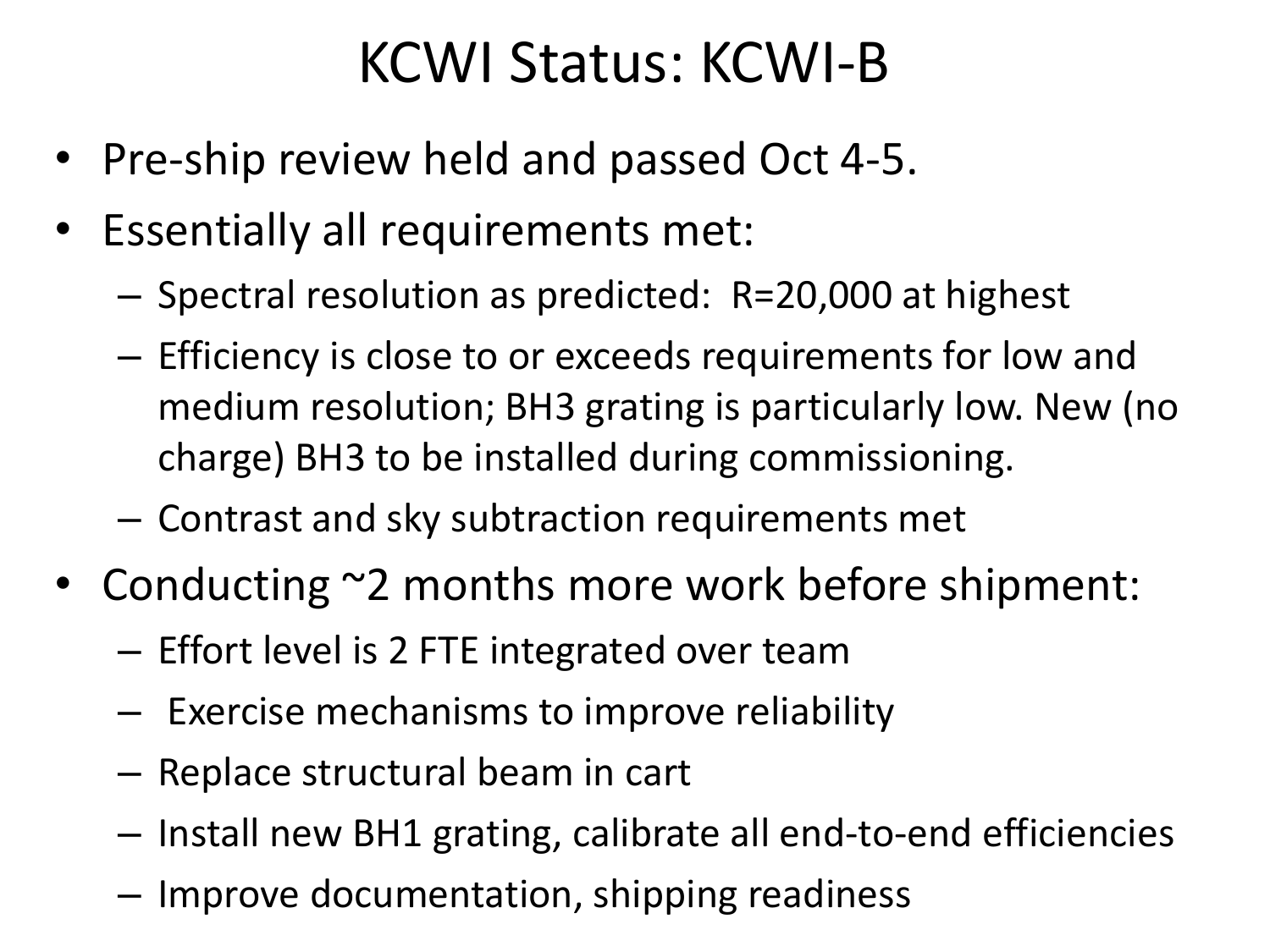## $KCWI(2)$

- Current ship date is 28 December 2016 with special care necessitated due to thermal sensitivity of bonds
- KCWI-B DRP preliminary testing by KCWI Science **Advisory Group**
- KCWI intends to develop exposure time calculator and data simulation tool
- KCWI-R development to start after KWCI-B shipment
	- Alan Uomoto (CIW) hired as 50% time project manager for KCWI-R
	- $-$  Detailed project plan is under development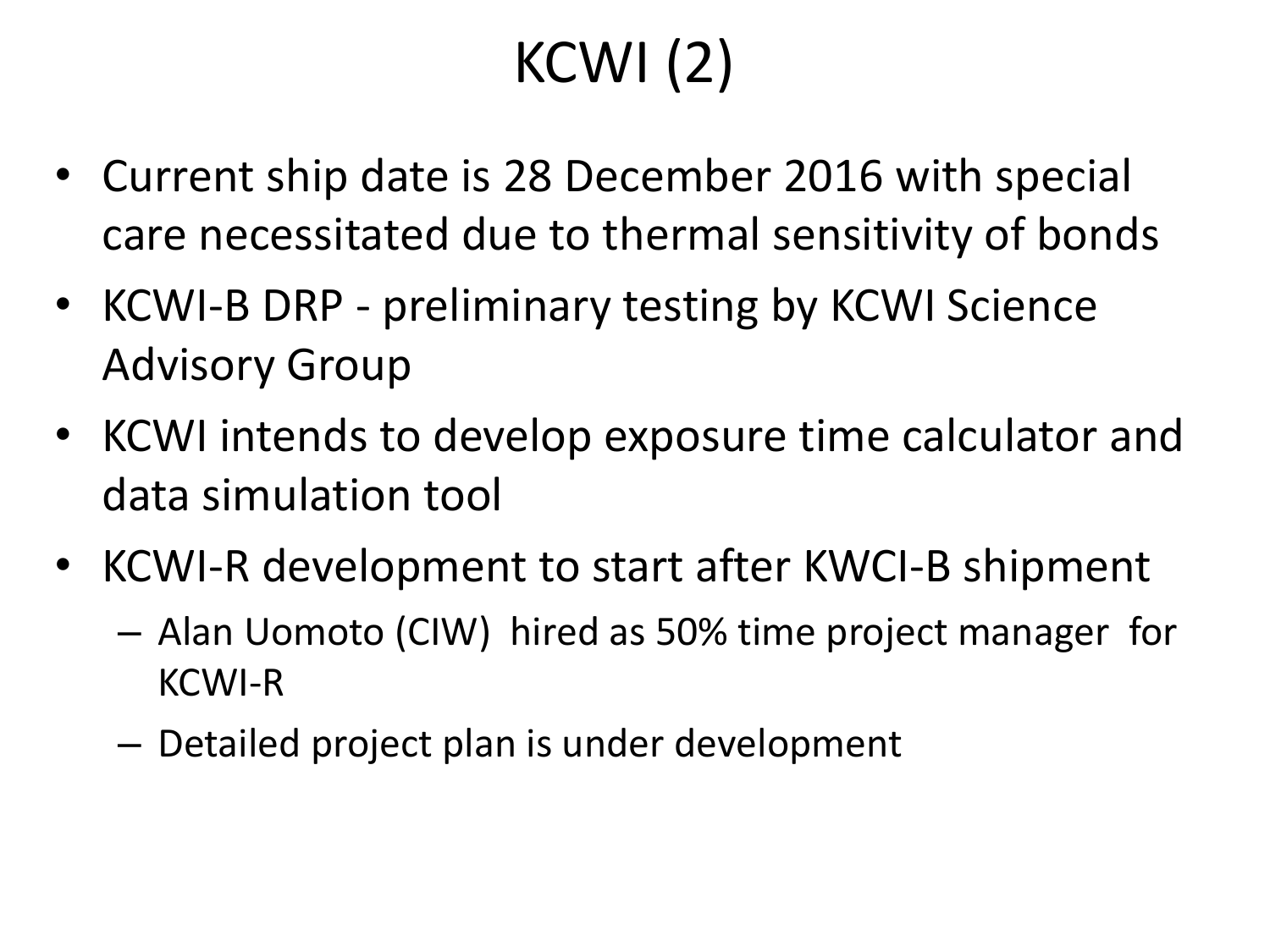### Unattended Night-Time Operations at Summit

- Planing for UNO is driven by the need for cost savings (CARA board mandate) and desire for increased efficiency and reliability **Financial savings** anticipated ~\$400k/year mostly from reduced labor costs
- **Science time** net gain of ~4 nights/year through efficiency gains **New tools** to support unattended operations: \$1.4M (8.9 FTE) **Improvements to existing equipment**: \$2.5M (9.2 FTE)

*UNO must be at least as efficient and safe as current operations Team is working to understand and mitigate risks. Closing K2 dome remotely may require rework of existing systems.*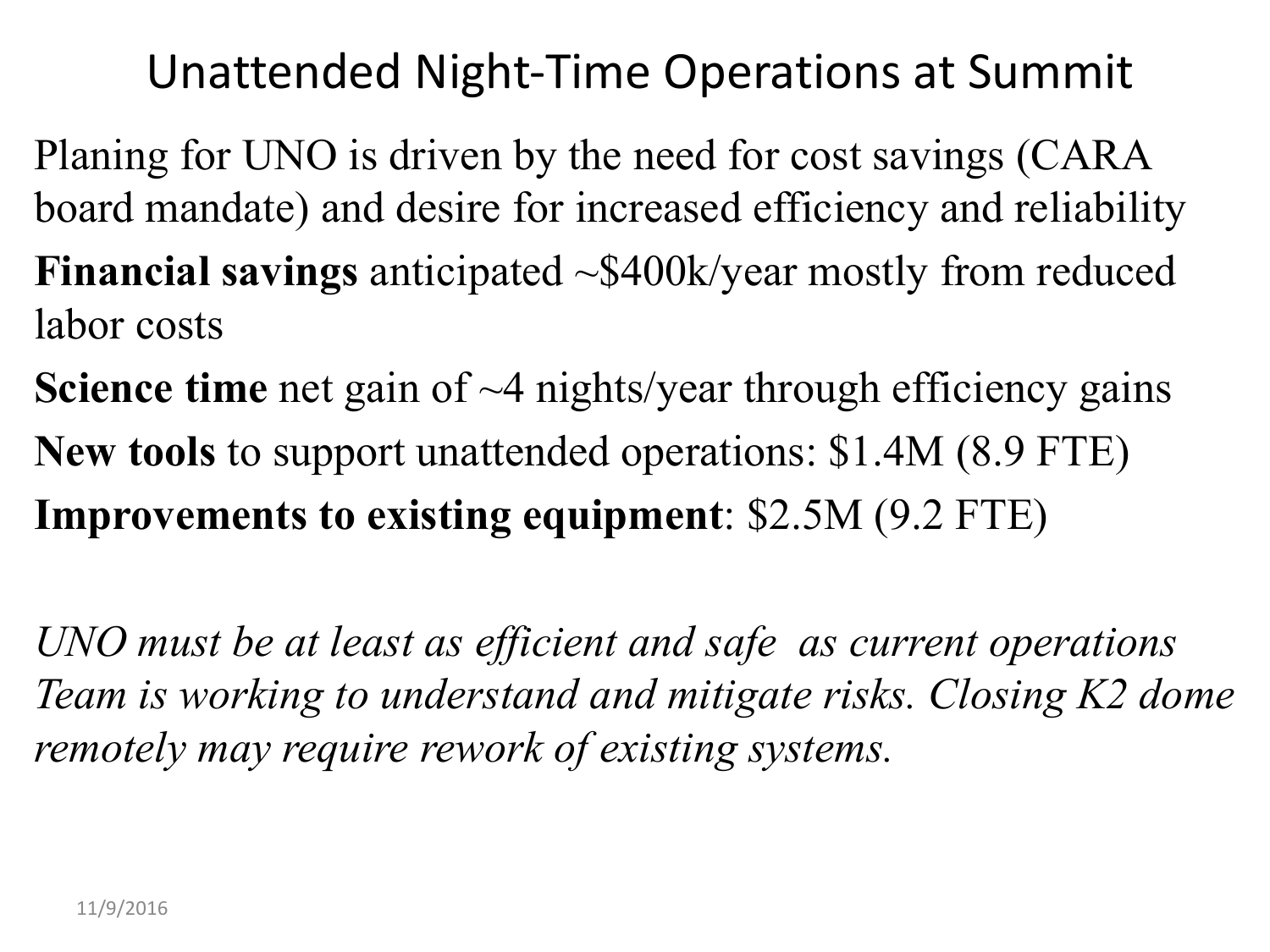- Need to improve instrument reliability and introduce remote monitoring, fault detection, control and recovery.
- UNO already implemented by CFHT (2011) and Gemini (2015) – but Keck's classical model has additional concerns/requirements.
- Managing the cultural change in the Keck observing community is critical requirement.
- UNO reviewed on 10/21/2016.
- Reliability improvements desirable regardless whether/when UNO is implemented
- Start implementing and report back regularly to SSC (Additional reviews scheduled May 2017 , January 2018)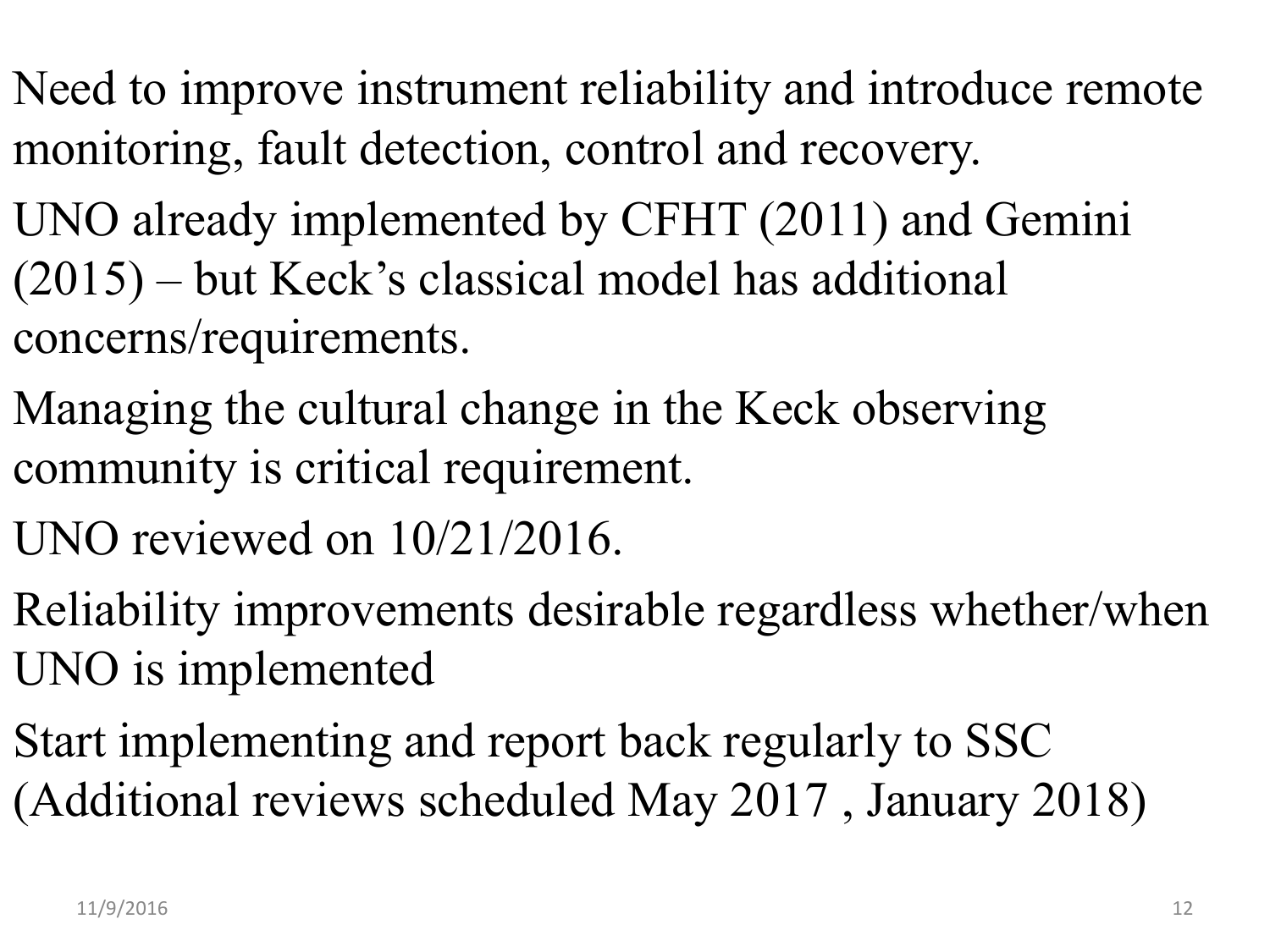## Data Reduction Pipelines Issues

- There is growing demand from observers to have state of the art, well written, fully supported DRPs for Keck instruments
- Problems with the current situation:

―Numerous DRPs written by different groups in different languages with no coordination

―Deficiencies in metadata

―Pipelines written by astronomers often suffer from poor software design and poor engineering practices

―Individual, un-coordinated efforts are not generally an efficient use of time and resources

―Insufficient resources to fully support desired activities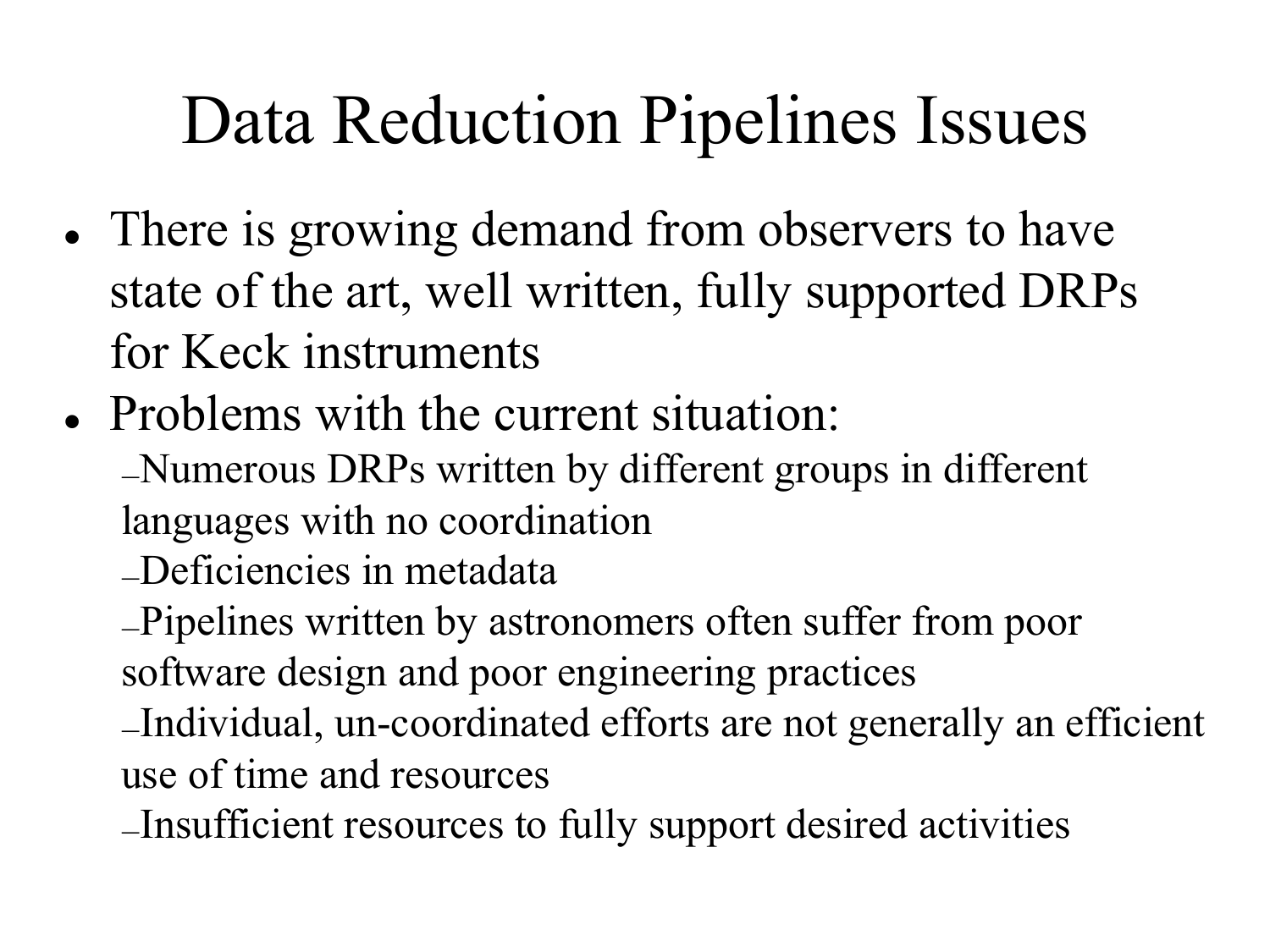## Data Reduction Pipelines

- <sup>l</sup> SSC recommends establishing a study group with the following responsibilities:
	- ―Develop a menu of options with costs
	- ―Establish software standards
	- ―Scientists should be in charge of algorithms
	- ―Engineers should be in charge of the coding
	- ―Study best practices from other observatories
	- ―Report at June SSC meeting
- Luca Rizzi should lead the group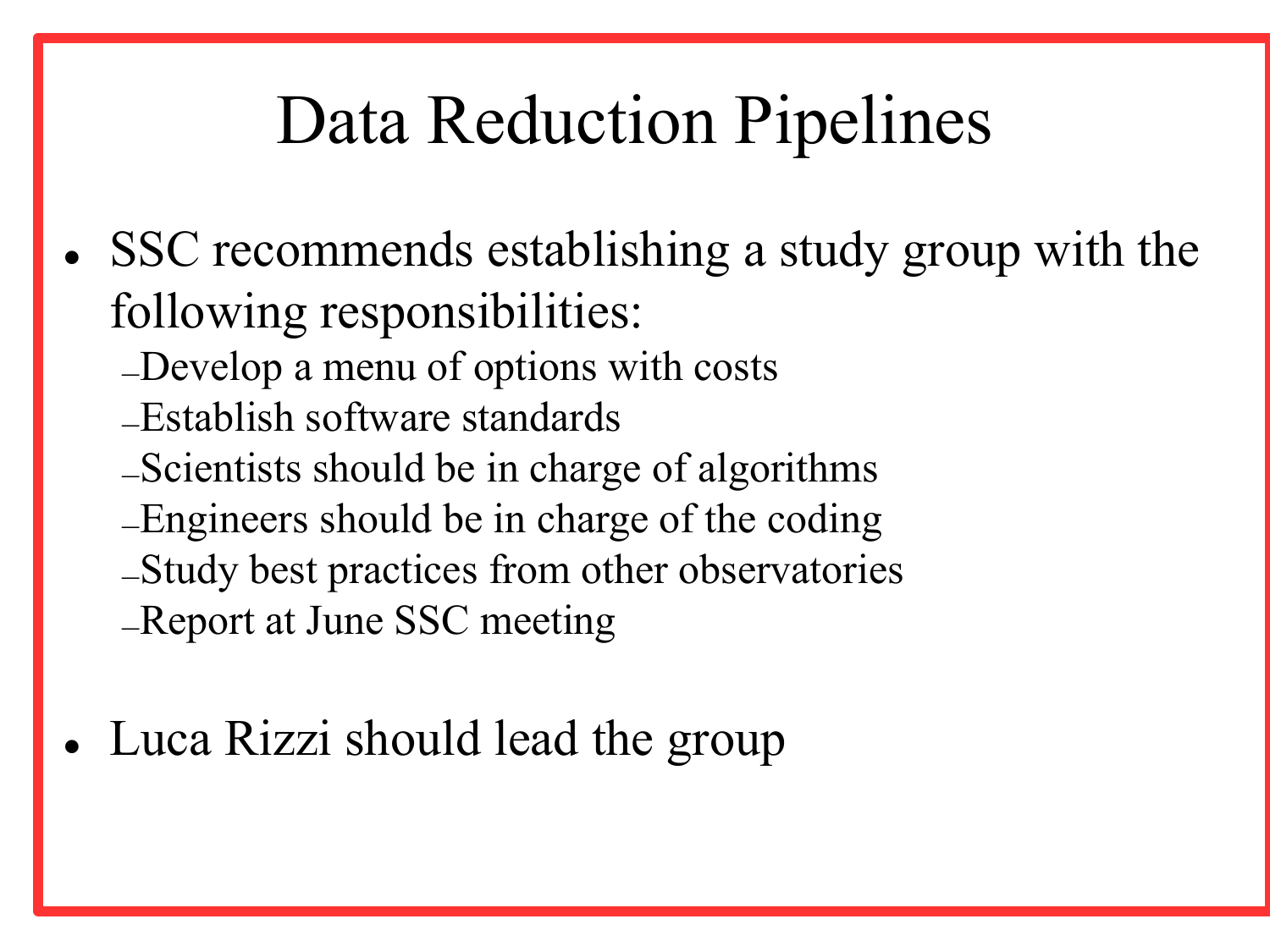## **MRI Proposals**

### **Keck-AO Real-Time Controller upgrade (P. Wizinowich)**

- An update to the (10 year old) RTC will enable full science return from new laser and enable future AO upgrades New proposal could be based on recent (unsuccessful) MSIP & LIEF proposals though won't have laser tomography or tip/tilt
- connects well with interest by private foundations in supporting Keck AO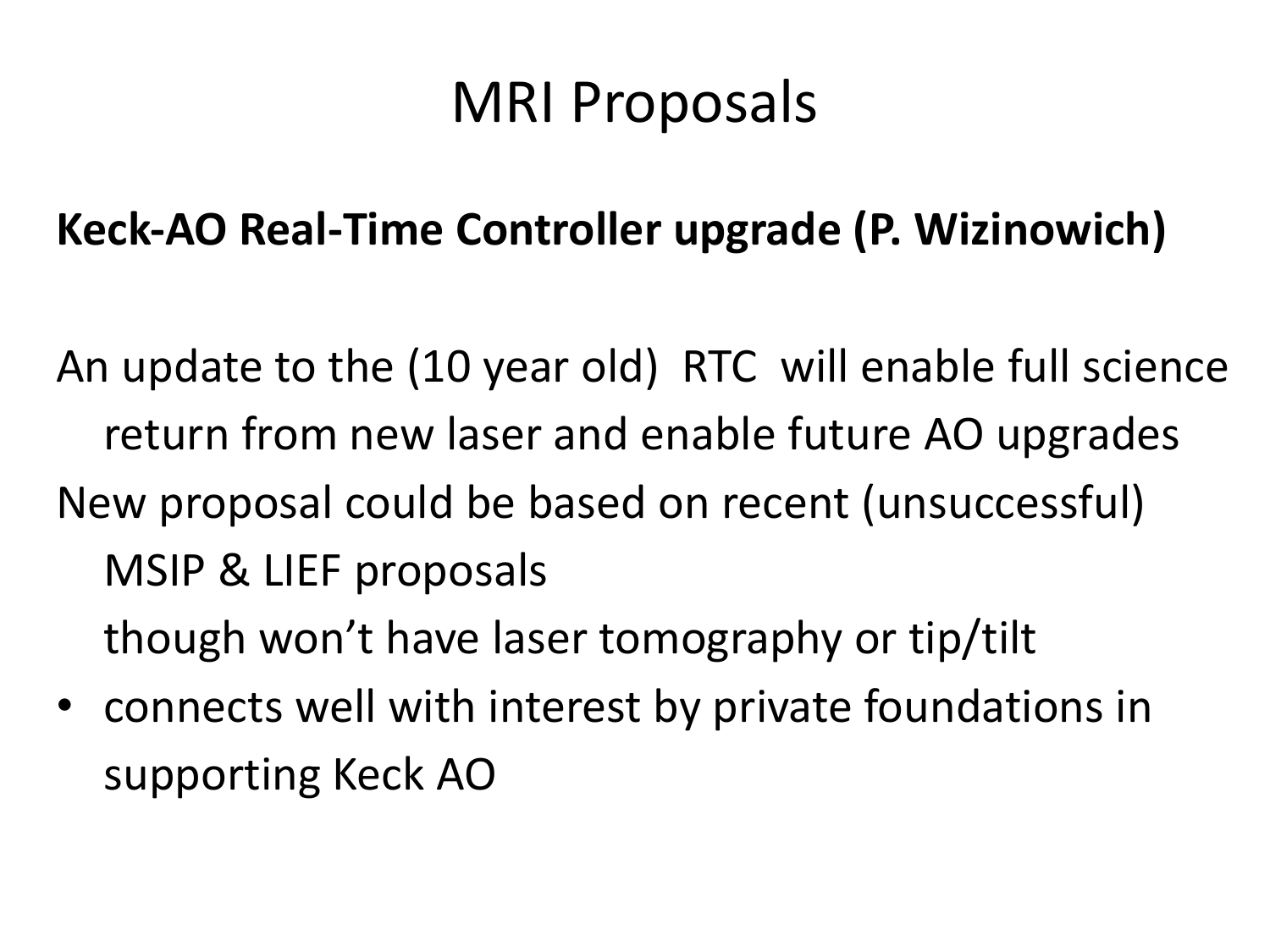## **Policy Issues**

#### • LRIS

- $-$  Issue of trying to get LRIS slitmask information in the headers, i.e. useful in the archive.
- $-$  May be possible to recover information from the past using the Lick slitmask database.

#### • K1DM

 $-$  Issue of K1DM availability and non-ToO instrument switches, i.e. PIs wanting

to propose for access to multiple instruments. Concerns of the SSC are:

- Primarily, impact on support astronomers
- To a lesser extent, unvetted science
- $-$  Delay to future meeting for more complete discussion when more experience with use of K1DM for ToO programs